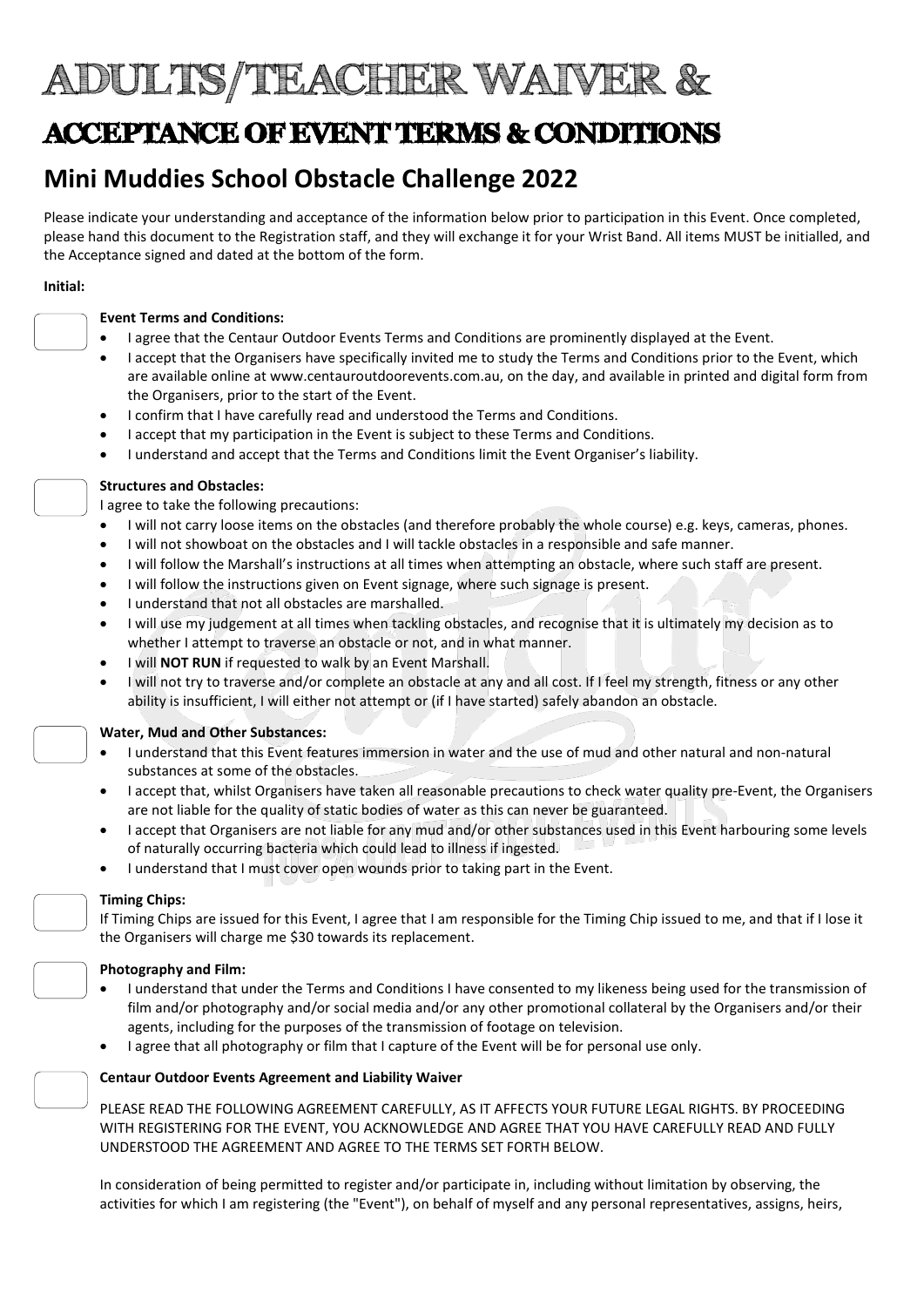executors, successors and next of kin, I understand, agree, warrant and covenant as follows:

1. Authority to Register and/or to Act as Agent. I represent and warrant to Centaur Outdoor Events that I have full legal authority to complete the registration for the Event, including this Agreement and Waiver, on behalf of myself and/or any party for whom I am registering (the "Registered Parties"), including full authority to make use of the credit or debit card to which registration fees will be charged. As used in this Agreement and Waiver, Centaur Outdoor Events refers to Centaur Outdoor Events Pty Limited and any and all subsidiaries, affiliated entities, or entities that control or are controlled by Centaur Outdoor Events singly or together and its and each of their officers, employees, contractors, subcontractors and agents and each of their agents, representatives, successors and assigns.

If I am registering an incapacitated adult I represent and warrant that I am the parent or legal guardian of that party and have the legal authority to enter into this Agreement and Waiver on their behalf and by proceeding with registration for the Event, I agree that the terms of this Agreement and Waiver shall apply equally to all of the Registered Parties.

2. Assumption of Risk. In consideration of the acceptance of my registration and participation in the Event, I assume full and complete risk and responsibility for any injury or accident which may occur during the Event, while I am on the premises of the Event, or while I am travelling to or from the Event. I understand and acknowledge that participating in the Event is a dangerous activity. I acknowledge and agree that the Event may be held over public roads and facilities open to the public during the Event and upon which hazards are to be expected. The Event may involve (but not limited to) onroad, off-road, sand, rough and/or loose surfaces, sometimes slippery surfaces, and a water course. There may be unmarked trip hazards and dangerous uneven tracks. I am aware of the hazards involved and acknowledge that there is always risk of injury (including permanent injury, mental injury, paralysis and death) and damage to me and my property. The hazards include, but are not limited to remoteness from assistance or medical aid, the nature of the Event including vehicle, pedestrian, and water traffic and hazards, actions of participants and spectators, weather conditions, hypothermia and heat exhaustion, condition or suitability of participant's equipment. In my judgment I have sufficient competence, experience and equipment to participate in this activity in a manner safe to myself and others.

3. I certify that I am physically fit and that I have sufficiently trained for participation in the Event and have not been advised otherwise by a qualified medical person that I cannot participate in the Event and that I have been given the opportunity by the organiser to attend a pre-Event briefing session.

4. In consideration of being allowed to participate in the Event, I (on my own behalf and on behalf of my executors, administrators, heirs, next of kin, successors and assigns):

a. WAIVE, RELEASE AND DISCHARGE from any and all liability for death, disability, personal injury, property damage, property theft and all other risks, claims or actions of any kind (including breach of contract, acts of negligence to the fullest extent permitted by law) whatsoever and however occurring, together with any legal fees incurred as a result of any such claim whether it is valid or not, which I at any time had or have as a result of or in connection with, directly or indirectly, my participation in and my travelling to and from the Event the following person or entities: Centaur Outdoor Events, Event sponsors, volunteers, community organisations, all State, Federal and Local Government authorities in which the Event may be staged and the owners, licensees or occupiers of any property upon which I enter and their (its) respective officers, directors, employees, independent contractors, sponsors, representatives, agents, members and volunteers, including medical and paramedical personal appointed for the Event;

b. INDEMNIFY AND HOLD HARMLESS the persons or entities mentioned in paragraph 4(a) from any and all liabilities, claims or actions (including negligence) whatever or however caused arising as a result of or in connection with, directly or indirectly, my participation in and travelling to and from the Event, including any claim by my (or my team's) support crew or any person assisting me or my team;

5. I acknowledge that I am responsible for my personal possessions and equipment during the Event.

6. I understand and agree that in the first instance I am responsible for the provision of first aid to myself and those around me. As a competitor or support crew I am responsible for my timely removal from the course to a medical facility. I give my consent to receive any first aid and medical treatment which may be deemed advisable in the event accident, injury and/or illness as a result of my involvement in the Event.

7. I certify that the medical information supplied by me on the entry form is true and I consent to and authorise that information to be provided to any medical practitioner, ambulance officer or any person involved or associated with any medical treatment or assistance that may be given to me as a result of my participation in the Event, regardless of whether the treatment is given.

8. I agree to allow my photograph, video, multimedia or film likeness and or name to be used for any legitimate purpose by Centaur Outdoor Events, its sponsors or assigns without payment or compensation.

9. I am responsible for my personal accident insurance and ambulance cover.